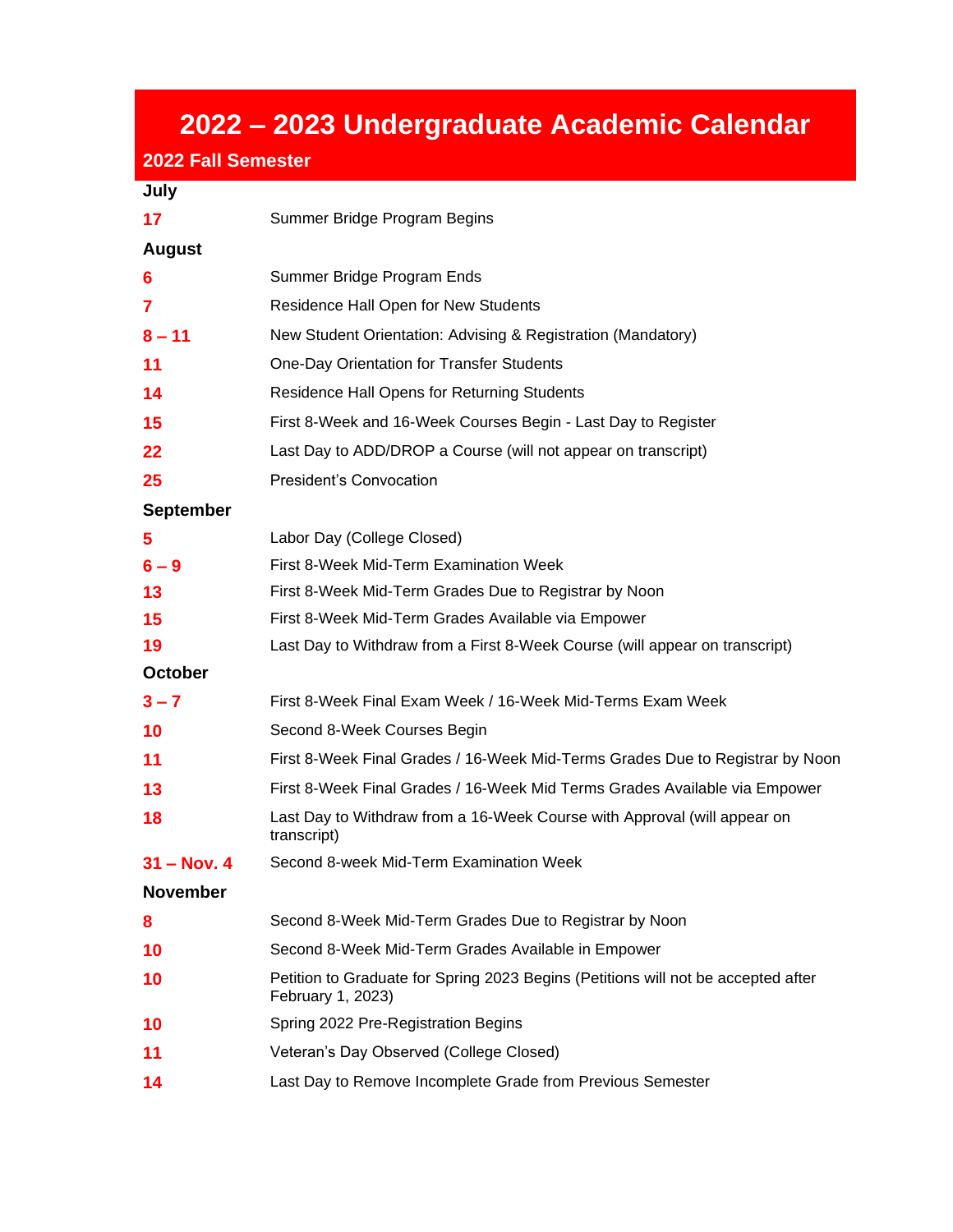| 14              | Last Day to Withdraw from a Second 8-week Couse with Approval (will appear on<br>transcript) |
|-----------------|----------------------------------------------------------------------------------------------|
| 23              | <b>Study Day</b>                                                                             |
| $24 - 25$       | Thanksgiving Holiday (College Closed)                                                        |
| <b>December</b> |                                                                                              |
| $5 - 9$         | Second 8-Week / 16-Week Final Examination Week                                               |
| 9               | End of Fall Semester                                                                         |
| 13              | Final Grades Due to Registrar by Noon                                                        |
| 15              | Final Grades Available via Empower                                                           |
| 23              | Christmas Eve Holiday Observed (College Closed)                                              |
| $24 - Jan. 1$   | Winter Break (College Closed)                                                                |
| ----            |                                                                                              |

## **2023 Spring Semester**

## **January**

| 8               | <b>Residence Hall Opens for New Students</b>                                                 |
|-----------------|----------------------------------------------------------------------------------------------|
| $9 - 13$        | New Student Orientation: Advising & Registration (Mandatory)                                 |
| 13              | One-day Orientation for Transfer Students                                                    |
| 15              | Residence Hall Open for Returning Students                                                   |
| 16              | Martin Luther King Jr. Day (College Closed)                                                  |
| 17              | First 8-Week / 16-Week Courses Begin - Last Day to Register                                  |
| 23              | Last Day to ADD/DROP a Course (will not appear on transcript)                                |
| <b>February</b> |                                                                                              |
| $6 - 10$        | First 8-Week Mid-Term Examination Week                                                       |
| 14              | First 8-Week Mid-Term Grades Due to Registrar by Noon                                        |
| 16              | First 8-Week Mid-Term Grades Available in Empower                                            |
| 20              | Last Day to Withdraw from a First 8-Week Course with Approval (will appear on<br>transcript) |
| <b>March</b>    |                                                                                              |
| $6 - 10$        | First 8-Week Final Exam Week / 16-Week Mid-Term Exam Week                                    |
| $13 - 17$       | Spring Break (no classes)                                                                    |
| 14              | First 8-Week Final Grades / 16-Week Mid-Term Grades Due to Registrar by Noon                 |
| 17              | First 8-Week Final Grades / 16-Week Mid-Term Grades Available via Empower                    |
| 20              | Second 8-Week Courses Begin / 16-Week Courses Resume                                         |
| 21              | Last Day to Withdraw from a 16-Week Course with Approval (will appear on<br>transcript)      |
| April           |                                                                                              |
| 7               | Pre-Registration for Summer 2023 and Fall 2023 Begins                                        |